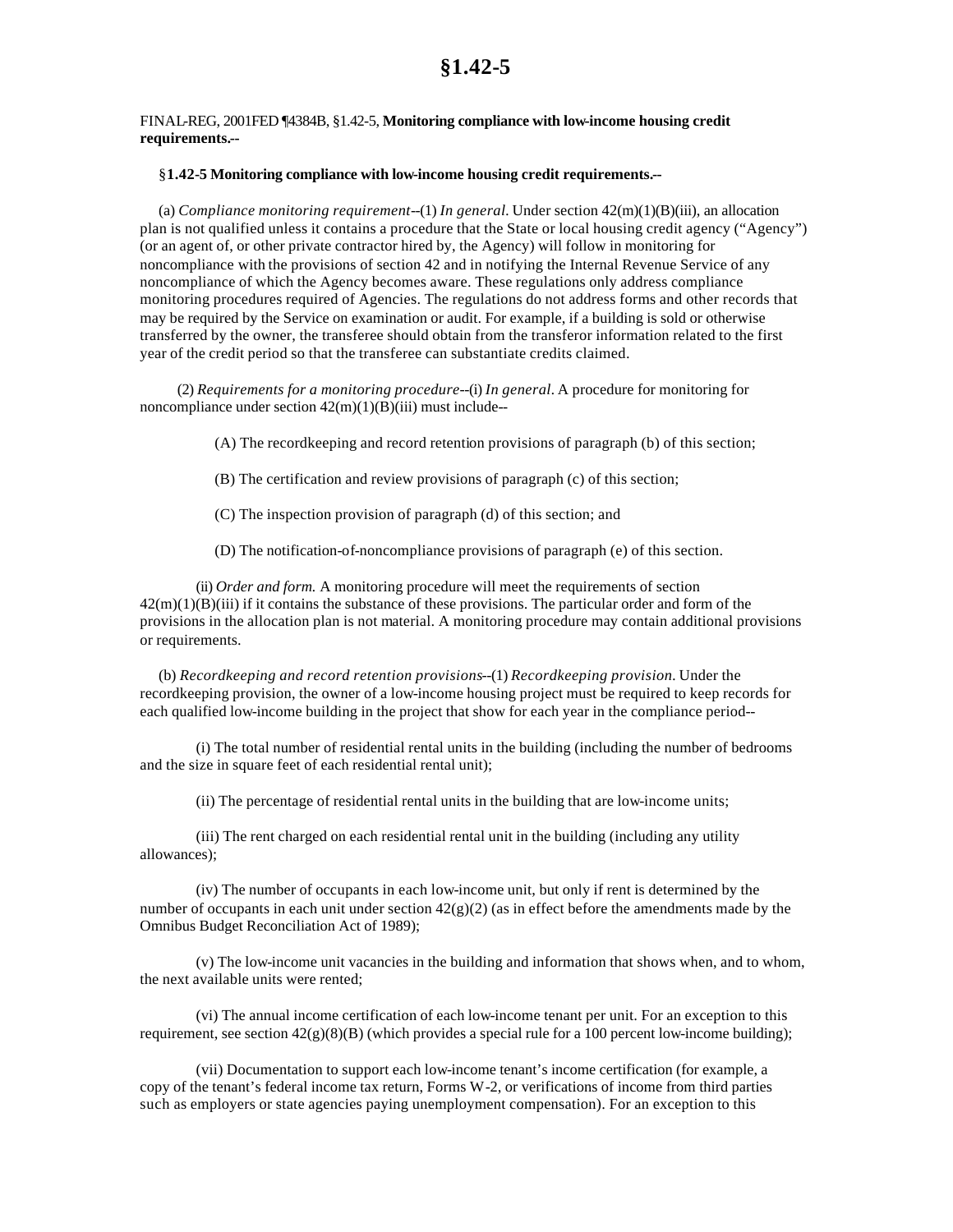## **§1.42-5**

requirement, see section  $42(g)(8)(B)$  (which provides a special rule for a 100 percent low-income building). Tenant income is calculated in a manner consistent with the determination of annual income under section 8 of the United States Housing Act of 1937 ("Section 8"), not in accordance with the determination of gross income for federal income tax liability. In the case of a tenant receiving housing assistance payments under Section 8, the documentation requirement of this paragraph  $(b)(1)(vii)$  is satisfied if the public housing authority provides a statement to the building owner declaring that the tenant's income does not exceed the applicable income limit under section 42(g);

(viii) The eligible basis and qualified basis of the building at the end of the first year of the credit period; and

(ix) The character and use of the nonresidential portion of the building included in the building's eligible basis under section 42(d) (*e.g.,* tenant facilities that are available on a comparable basis to all tenants and for which no separate fee is charged for use of the facilities, or facilities reasonably required by the project).

(2) *Record retention provision.* Under the record retention provision, the owner of a low-income housing project must be required to retain the records described in paragraph (b)(1) of this section for at least 6 years after the due date (with extensions) for filing the federal income tax return for that year. The records for the first year of the credit period, however, must be retained for at least 6 years beyond the due date (with extensions) for filing the federal income tax return for the last year of the compliance period of the building.

(3) *Inspection record retention provision.* Under the inspection record retention provision, the owner of a low-income housing project must be required to retain the original local health, safety, or building code violation reports or notices that were issued by the State or local government unit (as described in paragraph  $(c)(1)(vi)$  of this section) for the Agency's inspection under paragraph (d) of this section. Retention of the original violation reports or notices is not required once the Agency reviews the violation reports or notices and completes its inspection, unless the violation remains uncorrected.

(c) *Certification and review provisions*--(1) *Certification.* Under the certification provision, the owner of a low-income housing project must be required to certify at least annually to the Agency that, for the preceding 12-month period--

(i) The project met the requirements of:

(A) The 20-50 test under section  $42(g)(1)(A)$ , the 40-60 test under section  $42(g)(1)(B)$ , or the 25-60 test under sections  $42(g)(4)$  and  $142(d)(6)$  for New York City, whichever minimum set-aside test was applicable to the project; and

(B) If applicable to the project, the 15-40 test under sections  $42(g)(4)$  and  $142(d)(4)(B)$  for "deep rent skewed" projects;

(ii) There was no change in the applicable fraction (as defined in section  $42(c)(1)(B)$ ) of any building in the project, or that there was a change, and a description of the change;

(iii) The owner has received an annual income certification from each low-income tenant, and documentation to support that certification; or, in the case of a tenant receiving Section 8 housing assistance payments, the statement from a public housing authority described in paragraph  $(b)(1)(vi)$  of this section. For an exception to this requirement, see section  $42(g)(8)(B)$  (which provides a special rule for a 100 percent low-income building);

(iv) Each low-income unit in the project was rent-restricted under section  $42(g)(2)$ ;

(v) All units in the project were for use by the general public (as defined in §1.42-9), including the requirement that no finding of discrimination under the Fair Housing Act, 42 U.S.C. 3601--3619, occurred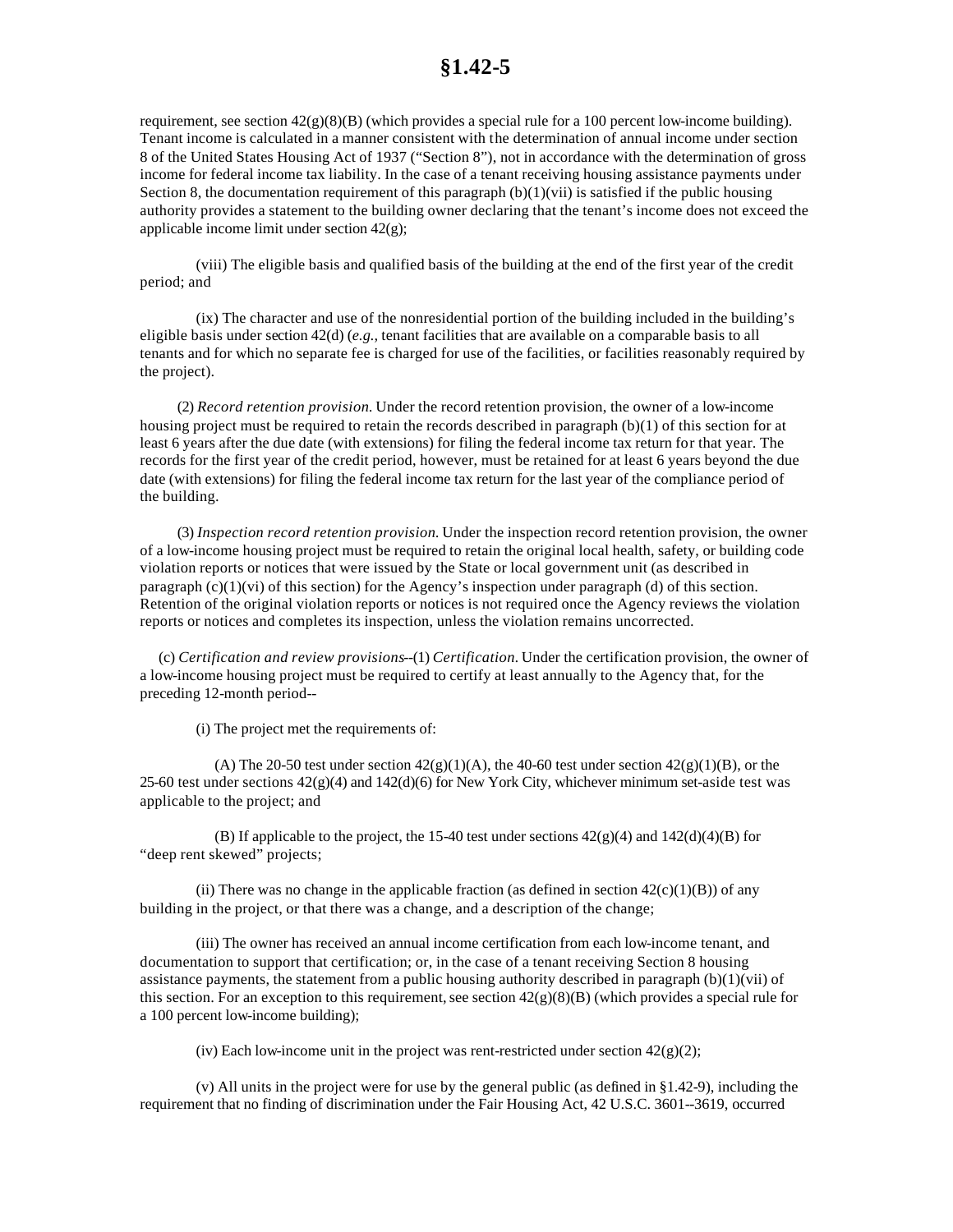for the project. A finding of discrimination includes an adverse final decision by the Secretary of the Department of Housing and Urban Development (HUD), 24 CFR 180.680, an adverse final decision by a substantially equivalent state or local fair housing agency,  $42 \text{ U.S.C. } 3616a(a)(1)$ , or an adverse judgment from a federal court;

(vi) The buildings and low-income units in the project were suitable for occupancy, taking into account local health, safety, and building codes (or other habitability standards), and the State or local government unit responsible for making local health, safety, or building code inspections did not issue a violation report for any building or low-income unit in the project. If a violation report or notice was issued by the governmental unit, the owner must attach a statement summarizing the violation report or notice or a copy of the violation report or notice to the annual certification submitted to the Agency under paragraph  $(c)(1)$  of this section. In addition, the owner must state whether the violation has been corrected;

(vii) There was no change in the eligible basis (as defined in section  $42(d)$ ) of any building in the project, or if there was a change, the nature of the change (*e.g.,* a common area has become commercial space, or a fee is now charged for a tenant facility formerly provided without charge);

(viii) All tenant facilities included in the eligible basis under section 42(d) of any building in the project, such as swimming pools, other recreational facilities, and parking areas, were provided on a comparable basis without charge to all tenants in the building;

(ix) If a low-income unit in the project became vacant during the year, that reasonable attempts were or are being made to rent that unit or the next available unit of comparable or smaller size to tenants having a qualifying income before any units in the project were or will be rented to tenants not having a qualifying income;

(x) If the income of tenants of a low-income unit in the building increased above the limit allowed in section  $42(g)(2)(D)(ii)$ , the next available unit of comparable or smaller size in the building was or will be rented to tenants having a qualifying income;

 $(x<sub>i</sub>)$  An extended low-income housing commitment as described in section  $42(h)(6)$  was in effect (for buildings subject to section 7108(c)(1) of the Omnibus Budget Reconciliation Act of 1989, 103 Stat. 2106, 2308-2311), including the requirement under section  $42(h)(6)(B)(iv)$  that an owner cannot refuse to lease a unit in the project to an applicant because the applicant holds a voucher or certificate of eligibility under section 8 of the United States Housing Act of 1937, 42 U.S.C. 1437f (for buildings subject to section 13142(b)(4) of the Omnibus Budget Reconciliation Act of 1993, 107 Stat. 312, 438-439); and

(xii) All low-income units in the project were used on a nontransient basis (except for transitional housing for the homeless provided under section  $42(i)(3)(B)(iii)$  or single-room-occupancy units rented on a month-by-month basis under section  $42(i)(3)(B)(iv)$ .

(2) *Review.* The review provision must--

(i) Require that the Agency review the certifications submitted under paragraph  $(c)(1)$  of this section for compliance with the requirements of section 42;

(ii) Require that with respect to each low-income housing project--

(A) The Agency must conduct on-site inspections of all buildings in the project by the end of the second calendar year following the year the last building in the project is placed in service and, for at least 20 percent of the project's low-income units, inspect the units and review the low-income certifications, the documentation supporting the certifications, and the rent records for the tenants in those units; and

(B) At least once every 3 years, the Agency must conduct on-site inspections of all buildings in the project and, for at least 20 percent of the project's low-income units, inspect the units and review the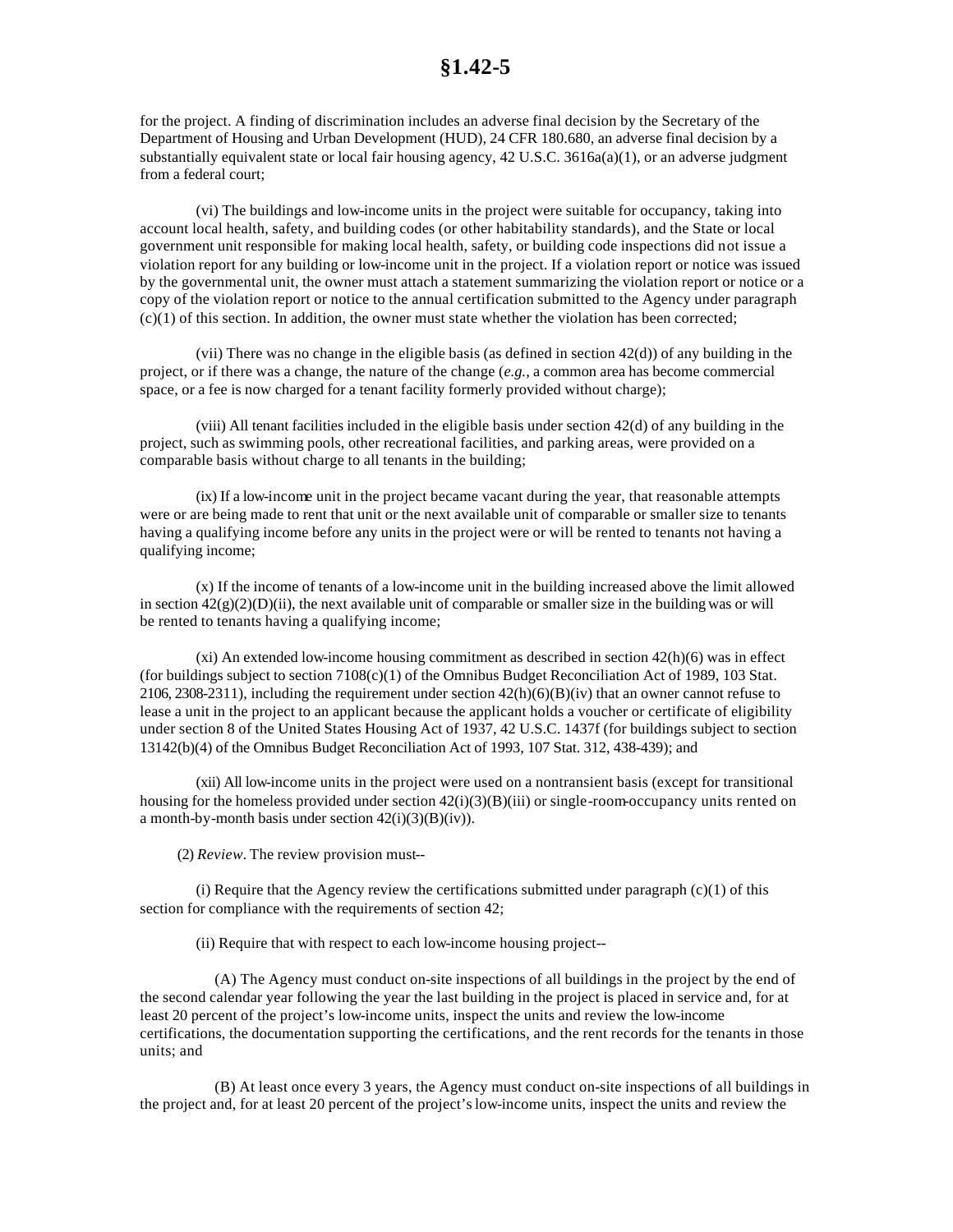low-income certifications, the documentation supporting the certifications, and the rent records for the tenants in those units; and

(iii) Require that the Agency randomly select which low-income units and tenant records are to be inspected and reviewed by the Agency. The review of tenant records may be undertaken wherever the owner maintains or stores the records (either on-site or off-site). The units and tenant records to be inspected and reviewed must be chosen in a manner that will not give owners of low-income housing projects advance notice that a unit and tenant records for a particular year will or will not be inspected and reviewed. However, an Agency may give an owner reasonable notice that an inspection of the building and low-income units or tenant record review will occur so that the owner may notify tenants of the inspection or assemble tenant records for review (for example, 30 days notice of inspection or review).

(3) *Frequency and form of certification.* A monitoring procedure must require that the certifications and reviews of paragraph (c)(1) and (2) of this section be made at least annually covering each year of the 15-year compliance period under section  $42(i)(1)$ . The certifications mu st be made under penalty of perjury. A monitoring procedure may require certifications and reviews more frequently than on a 12 month basis, provided that all months within each 12-month period are subject to certification.

(4) *Exception for certain buildings*--(i) *In general.* The review requirements under paragraph (c)(2)(ii) of this section may provide that owners are not required to submit, and the Agency is not required to review, the tenant income certifications, supporting documentation, and rent records for buildings financed by the Rural Housing Service (RHS), formerly known as Farmers Home Administration under the section 515 program, or buildings of which 50 percent or more of the aggregate basis (taking into account the building and the land) is financed with the proceeds of obligations the interest on which is exempt from tax under section 103 (tax-exempt bonds). In order for a monitoring procedure to except these buildings, the Agency must meet the requirements of paragraph  $(c)(4)(ii)$  of this section.

(ii) *Agreement and review.* The Agency must enter into an agreement with the RHS or tax-exempt bond issuer. Under the agreement, the RHS or tax-exempt bond issuer must agree to provide information concerning the income and rent of the tenants in the building to the Agency. The Agency may assume the accuracy of the information provided by RHS or the tax-exempt bond issuer without verification. The Agency must review the information and determine that the income limitation and rent restriction of section  $42(g)(1)$  and (2) are met. However, if the information provided by the RHS or tax-exempt bond issuer is not sufficient for the Agency to make this determination, the Agency must request the necessary additional income or rent information from the owner of the buildings. For example, because RHS determines tenant eligibility based on its definition of "adjusted annual income," rather than "annual income" as defined under Section 8, the Agency may have to calculate the tenant's income for section 42 purposes and may need to request additional income information from the owner.

(iii) *Example*. The exception permitted under paragraph  $(c)(4)(i)$  and (ii) of this section is illustrated by the following example.

*Example.* An Agency selects for review buildings financed by the RHS. The Agency has entered into an agreement described in paragraph (c)(4)(ii) of this section with the RHS with respect to those buildings. In reviewing the RHS-financed buildings, the Agency obtains the tenant income and rent information from the RHS for 20 percent of the low-income units in each of those buildings. The Agency calculates the tenant income and rent to determine whether the tenants meet the income and rent limitation of section  $42(\frac{g}{1})$  and (2). In order to make this determination, the Agency may need to request additional income or rent information from the owners of the RHS buildings if the information provided by the RHS is not sufficient.

(5) *Agency reports of compliance monitoring activities.* The Agency must report its compliance monitoring activities annually on Form 8610, "Annual Low-Income Housing Credit Agencies Report."

(d) *Inspection provision*--(1) *In general.* Under the inspection provision, the Agency must have the right to perform an on-site inspection of any low-income housing project at least through the end of the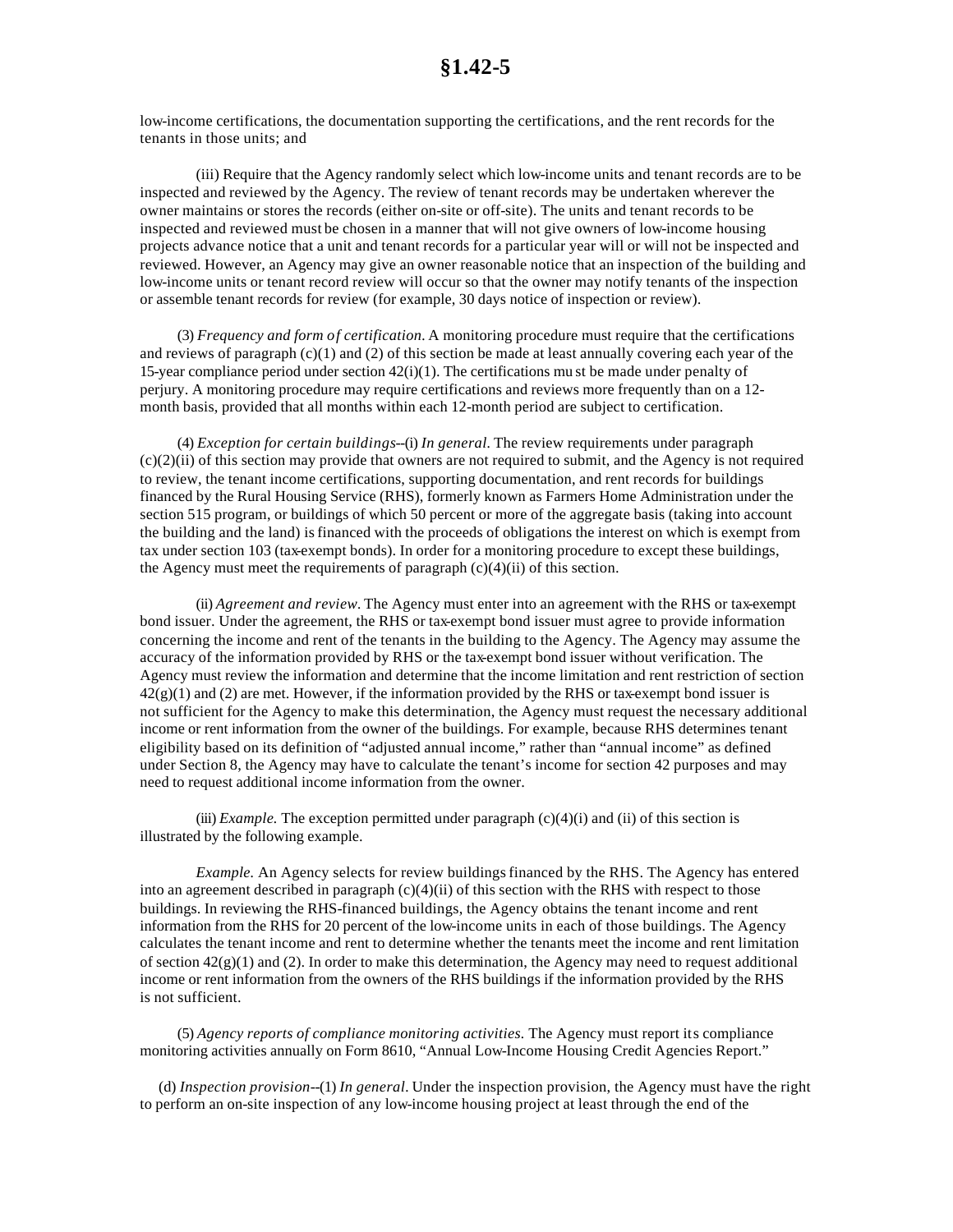compliance period of the buildings in the project. The inspection provision of this paragraph (d) is a separate requirement from any tenant file review under paragraph  $(c)(2)(ii)$  of this section.

(2) *Inspection standard.* For the on-site inspections of buildings and low-income units required by paragraph (c)(2)(ii) of this section, the Agency must review any local health, safety, or building code violations reports or notices retained by the owner under paragraph (b)(3) of this section and must determine--

(i) Whether the buildings and units are suitable for occupancy, taking into account local health, safety, and building codes (or other habitability standards); or

(ii) Whether the buildings and units satisfy, as determined by the Agency, the uniform physical condition standards for public housing established by HUD (24 CFR 5.703). The HUD physical condition standards do not supersede or preempt local health, safety, and building codes. A low-income housing project under section 42 must continue to satisfy these codes and, if the Agency becomes aware of any violation of these codes, the Agency must report the violation to the Service. However, provided the Agency determines by inspection that the HUD standards are met, the Agency is not required under this paragraph (d)(2)(ii) to determine by inspection whether the project meets local health, safety, and building codes.

(3) *Exception from inspection provision.* An Agency is not required to inspect a building under this paragraph (d) if the building is financed by the RHS under the section 515 program, the RHS inspects the building (under 7 CFR part 1930), and the RHS and Agency enter into a memorandum of understanding, or other similar arrangement, under which, the RHS agrees to notify the Agency of the inspection results.

(4) *Delegation.* An Agency may delegate inspection under this paragraph (d) to an Authorized Delegate retained under paragraph (f) of this section. Such Authorized Delegate, which may include HUD or a HUD-approved inspector, must notify the Agency of the inspection results.

(e) *Notification-of-noncompliance provisions*--(1) *In general.* Under the notification-of-noncompliance provisions, the Agency must be required to give the notice described in paragraph (e)(2) of this section to the owner of a low-income housing project and the notice described in paragraph (e)(3) of this section to the Service.

(2) *Notice to owner.* The Agency must be required to provide prompt written notice to the owner of a low-income housing project if the Agency does not receive the certification described in paragraph (c)(1) of this section, or does not receive or is not permitted to inspect the tenant income certifications, supporting documentation, and rent records described in paragraph  $(c)(2)(ii)$  of this section, or discovers by inspection, review, or in some other manner, that the project is not in compliance with the provisions of section 42.

(3) *Notice to Internal Revenue Service*--(i) *In general.* The Agency must be required to file Form 8823, "Low-Income Housing Credit Agencies Report of Noncompliance," with the Service no later than 45 days after the end of the correction period (as described in paragraph (e)(4) of this section, including extensions permitted under that paragraph) and no earlier than the end of the correction period, whether or not the noncompliance or failure to certify is corrected. The Agency must explain on Form 8823 the nature of the noncompliance or failure to certify and indicate whether the owner has corrected the noncompliance or failure to certify. Any change in either the applicable fraction or eligible basis under paragraph (c)(1)(ii) and (vii) of this section, respectively, that results in a decrease in the qualified basis of the project under section  $42(c)(1)(A)$  is noncompliance that must be reported to the Service under this paragraph (e)(3). If an Agency reports on Form 8823 that a building is entirely out of compliance and will not be in compliance at any time in the future, the Agency need not file Form 8823 in subsequent years to report that building's noncompliance. If the noncompliance or failure to certify is corrected within 3 years after the end of the correction period, the Agency is required to file Form 8823 with the Service reporting the correction of the noncompliance or failure to certify.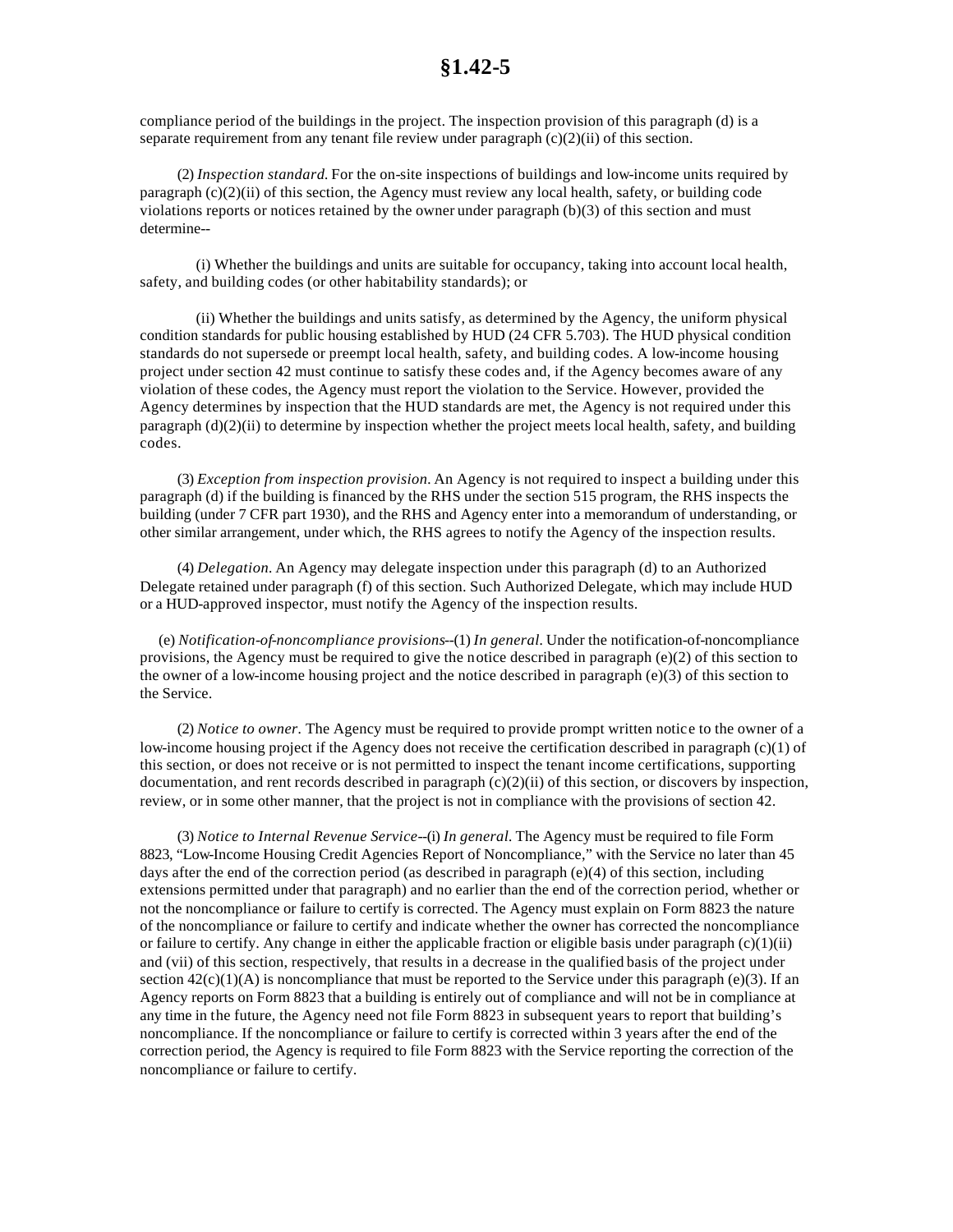(ii) *Agency retention of records.* An Agency must retain records of noncompliance or failure to certify for 6 years beyond the Agency's filing of the respective Form 8823. In all other cases, the Agency must retain the certifications and records described in paragraph (c) of this section for 3 years from the end of the calendar year the Agency receives the certifications and records.

(4) *Correction period.* The correction period shall be that period specified in the monitoring procedure during which an owner must supply any missing certifications and bring the project into compliance with the provisions of section 42. The correction period is not to exceed 90 days from the date of the notice to the owner described in paragraph (e)(2) of this section. An Agency may extend the correction period for up to 6 months, but only if the Agency determines there is good cause for granting the extension.

(f) *Delegation of authority*--(1) *Agencies permitted to delegate compliance monitoring functions*--(i) *In general.* An Agency may retain an agent or other private contractor ("Authorized Delegate") to perform compliance monitoring. The Authorized Delegate must be unrelated to the owner of any building that the Authorized Delegate monitors. The Authorized Delegate may be delegated all of the functions of the Agency, except for the responsibility of notifying the Service under paragraphs  $(c)(5)$  and  $(e)(3)$  of this section. For example, the Authorized Delegate may be delegated the responsibility of reviewing tenant certifications and documentation under paragraph  $(c)(1)$  and  $(2)$  of this section, the right to inspect buildings and records as described in paragraph (d) of this section, and the responsibility of notifying building owners of lack of certification or noncompliance under paragraph (e)(2) of this section. The Authorized Delegate must notify the Agency of any noncompliance or failure to certify.

(ii) *Limitations.* An Agency that delegates compliance monitoring to an Authorized Delegate under paragraph  $(f)(1)(i)$  of this section must use reasonable diligence to ensure that the Authorized Delegate properly performs the delegated monitoring functions. Delegation by an Agency of compliance monitoring functions to an Authorized Delegate does not relieve the Agency of its obligation to notify the Service of any noncompliance of which the Agency becomes aware.

(2) *Agencies permitted to delegate compliance monitoring functions to another Agency.* An Agency may delegate all or some of its compliance monitoring responsibilities for a building to another Agency within the State. This delegation may include the responsibility of notifying the Service under paragraph (e)(3) of this section.

(g) *Liability.* Compliance with the requirements of section 42 is the responsibility of the owner of the building for which the credit is allowable. The Agency's obligation to monitor for compliance with the requirements of section 42 does not make the Agency liable for an owner's noncompliance.

(h) *Effective date.* Allocation plans must comply with these regulations by June 30, 1993. The requirement of section  $42(m)(1)(B)(iii)$  that allocation plans contain a procedure for monitoring for noncompliance becomes effective on January 1, 1992, and applies to buildings for which a low-income housing credit is, or has been, allowable at any time. Thus, allocation plans must comply with section  $42(m)(1)(B)(iii)$  prior to June 30, 1993, the effective date of these regulations. An allocation plan that complies with these regulations, with the notice of proposed rulemaking published in the Federal Register on December 27, 1991, or with a reasonable interpretation of section  $42(m)(1)(B)(iii)$  will satisfy the requirements of section  $42(m)(1)(B)(iii)$  for periods before June 30, 1993. Section  $42(m)(1)(B)(iii)$  and these regulations do not require monitoring for whether a building or project is in compliance with the requirements of section 42 prior to January 1, 1992. However, if an Agency becomes aware of noncompliance that occurred prior to January 1, 1992, the Agency is required to notify the Service of that noncompliance. In addition, the requirements in paragraphs  $(b)(3)$  and  $(c)(1)(v)$ ,  $(vi)$ , and  $(xi)$  of this section (involving recordkeeping and annual owner certifications) and paragraphs  $(c)(2)(ii)(B)$ ,  $(c)(2)(iii)$ , and (d) of this section (involving tenant file reviews and physical inspections of existing projects, and the physical inspection standard) are applicable January 1, 2001. The requirement in paragraph (c)(2)(ii)(A) of this section (involving tenant file reviews and physical inspections of new projects) is applicable for buildings placed in service on or after January 1, 2001. The requirements in paragraph (c)(5) of this section (involving Agency reporting of compliance monitoring activities to the Service) and paragraph (e)(3)(i) of